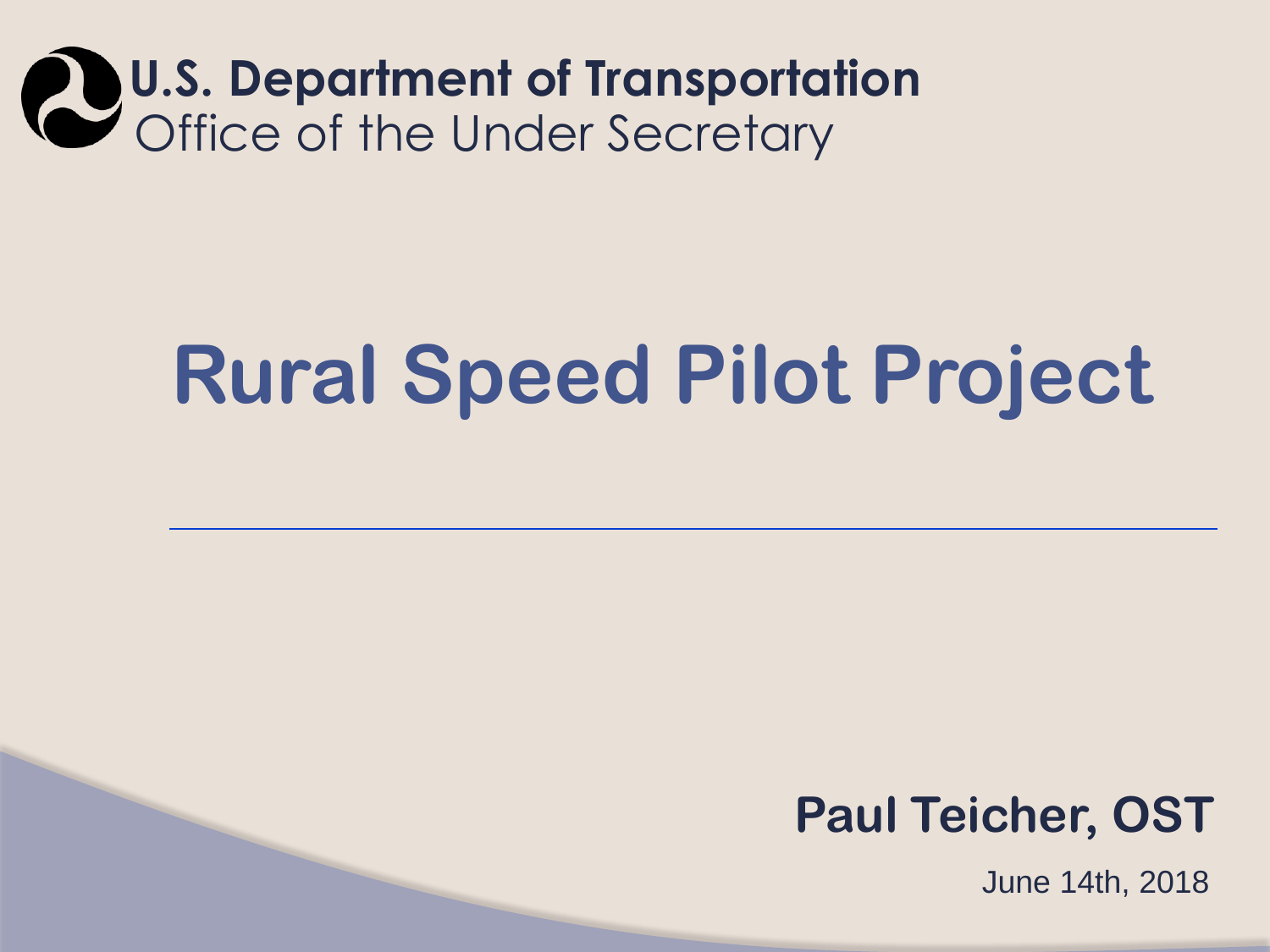# **Speeding is a Major Problem in Roadway Safety**

- **10,111 speeding-related fatalities in 2016**
- **27% of all traffic fatalities involve speeding**
- **Around half of all speedrelated fatalities are on rural roads**
- **Speeding increases the likelihood of a crash, and increases its severity**



Source: FHWA Website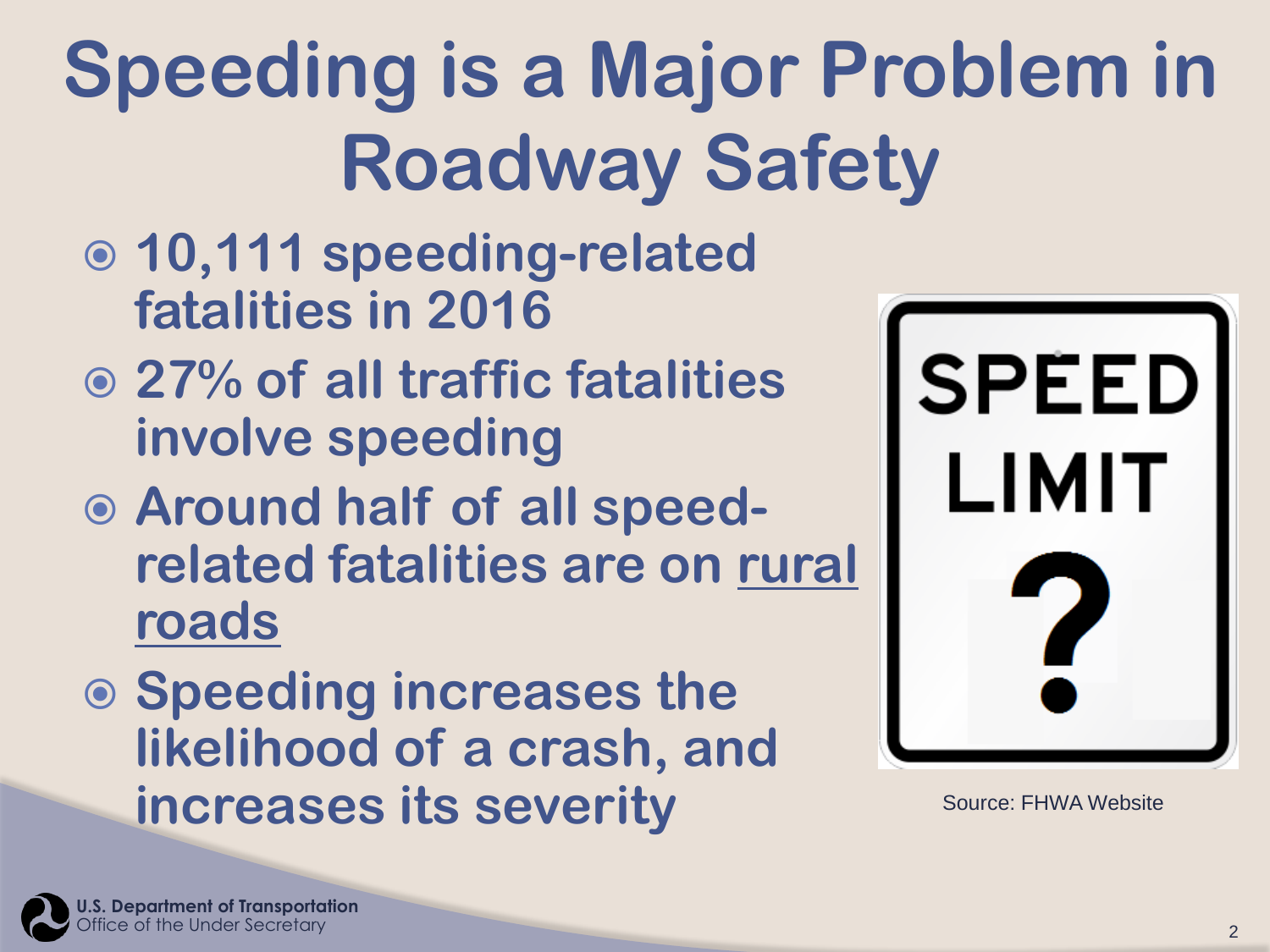## **Project Goal - Find Patterns of Risk Using Speed Data**







- **Find heightened risk in traffic speed patterns to inform policy and decision making**
- **Dream deliverable: provide a tool to identify speed risk at the roadway segment level for State and local governments to use**
- **Identify where to invest in engineering, education, and/or enforcement to reduce speeding**



**U.S. Department of Transportation**  ffice of the Under Secretary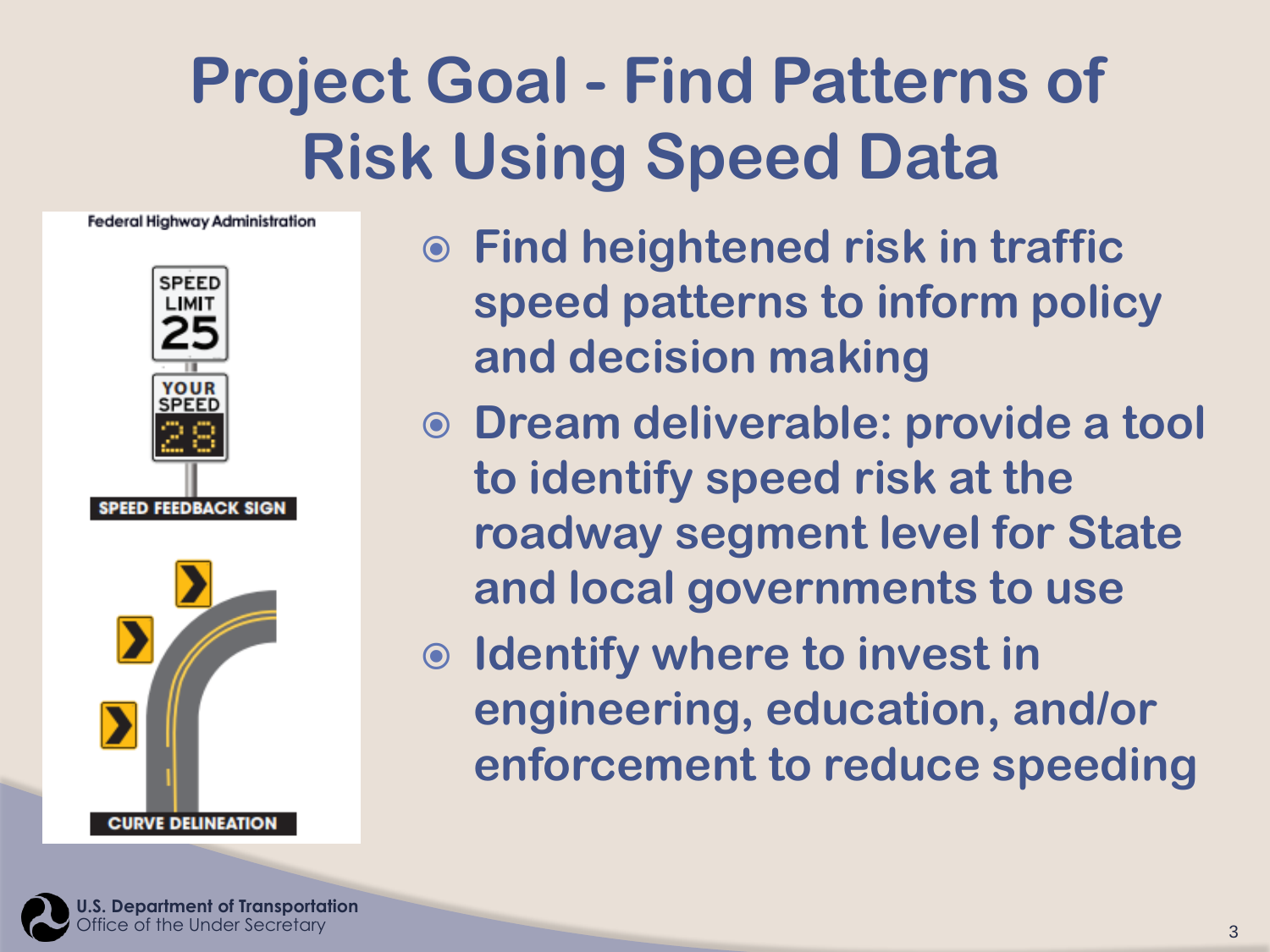## **Probe Data Provides a New Opportunity to Better Understand Speed Safety Risk**

- **NPMRDS = National Performance Management Research Data Set, which is purchased by the Federal Highway Administration**
- **Anonymized data from GPSenabled devices that gets average traffic speeds along the National Highway System every few minutes**





Source: FHWA Website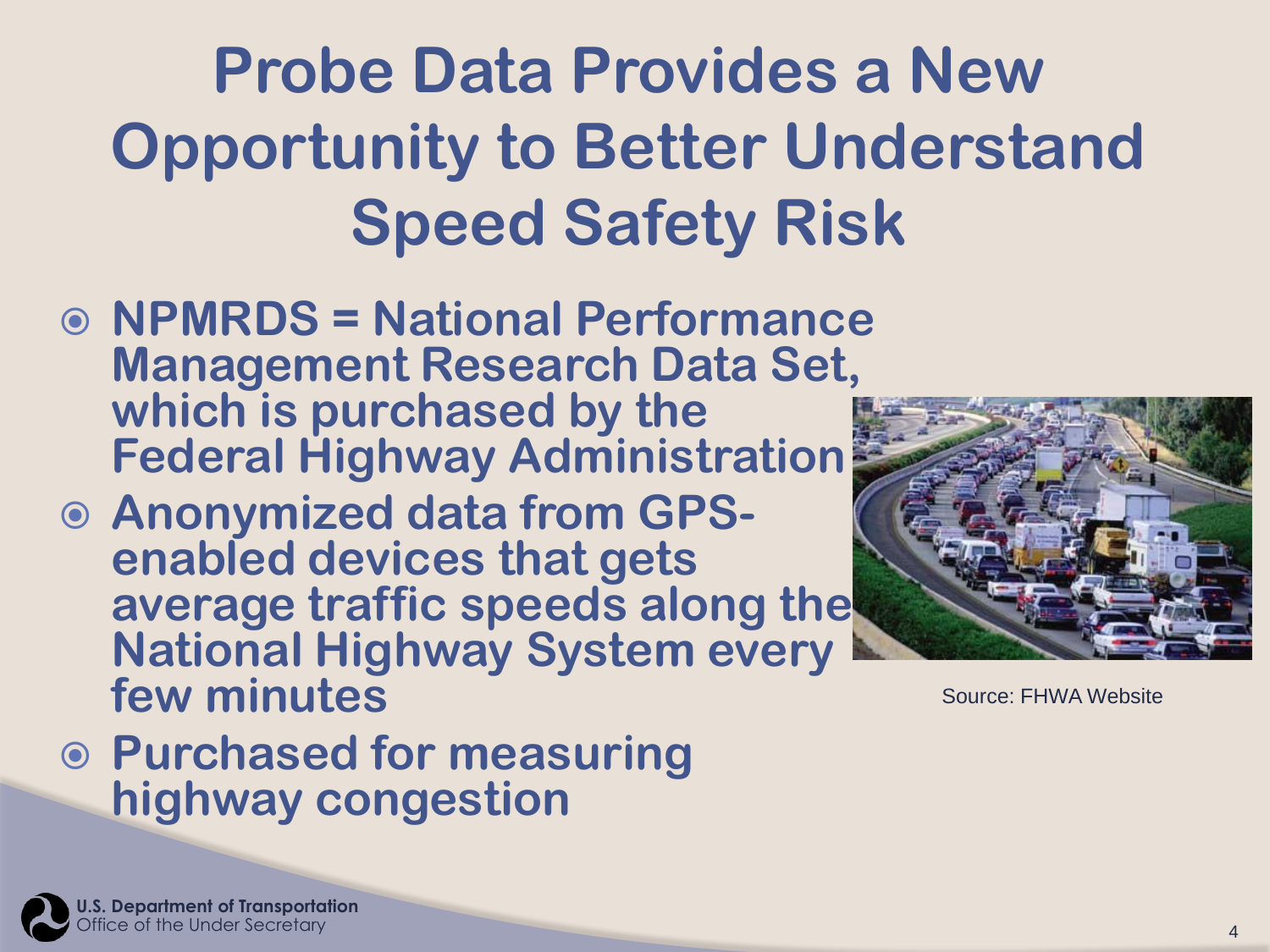## **Rural Speed Pilot Details**

- **Integrate crash data, roadway attributes, traffic volumes, and speed information**
- **Connect crashes to the traffic speeds on the roadway using time, and determine crash rates at the segment level**
- **New twist to prior research: NPMRDS data**
- **North Carolina, Ohio, and Washington State case studies**
- **Quantify the effects the speed differential (travel speed versus posted speed limit) and speed variation over time have on outcomes**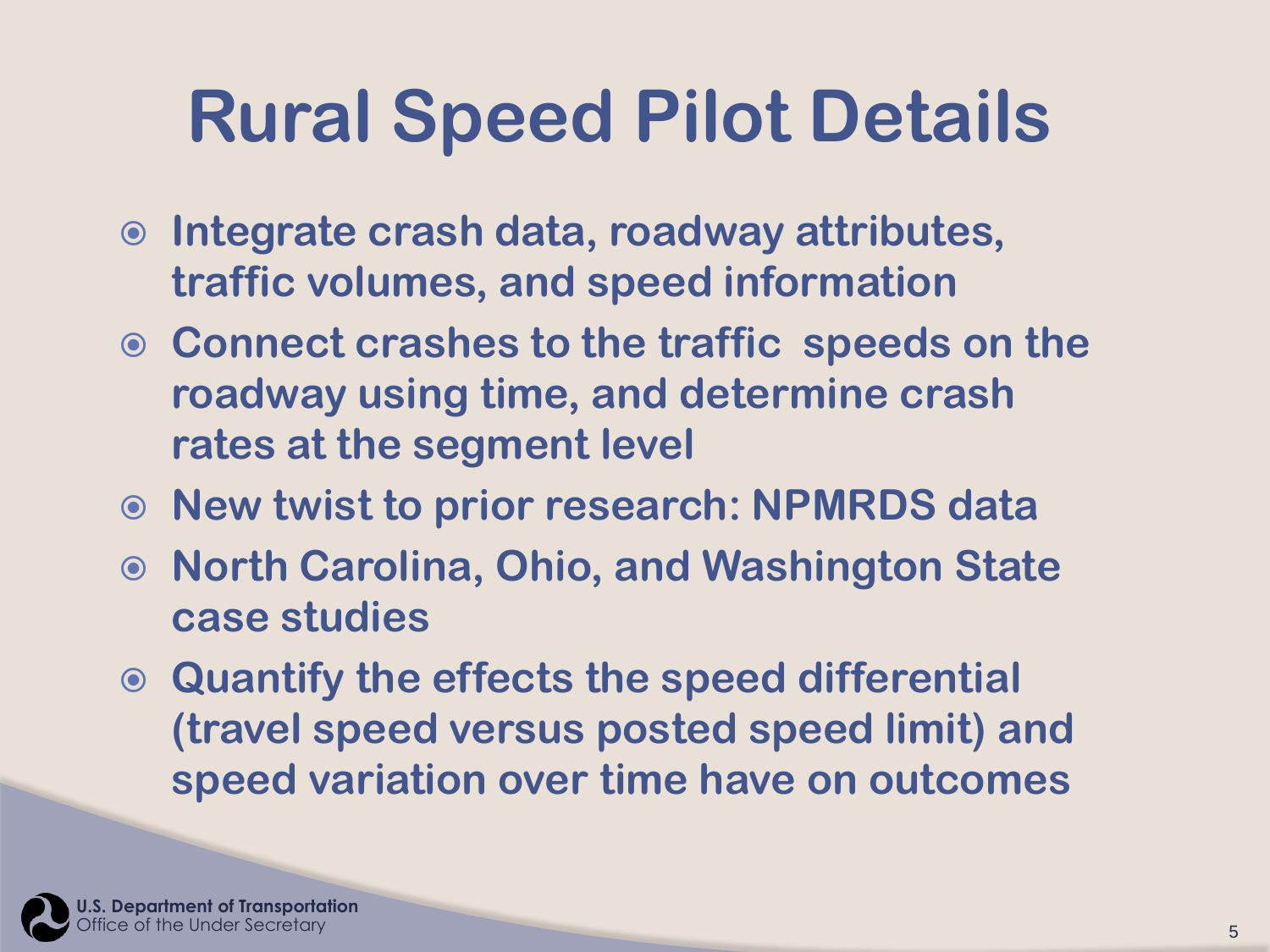#### North Carolina NPMRDS and Crash Data, 1-hour time bins, 10/01/2015

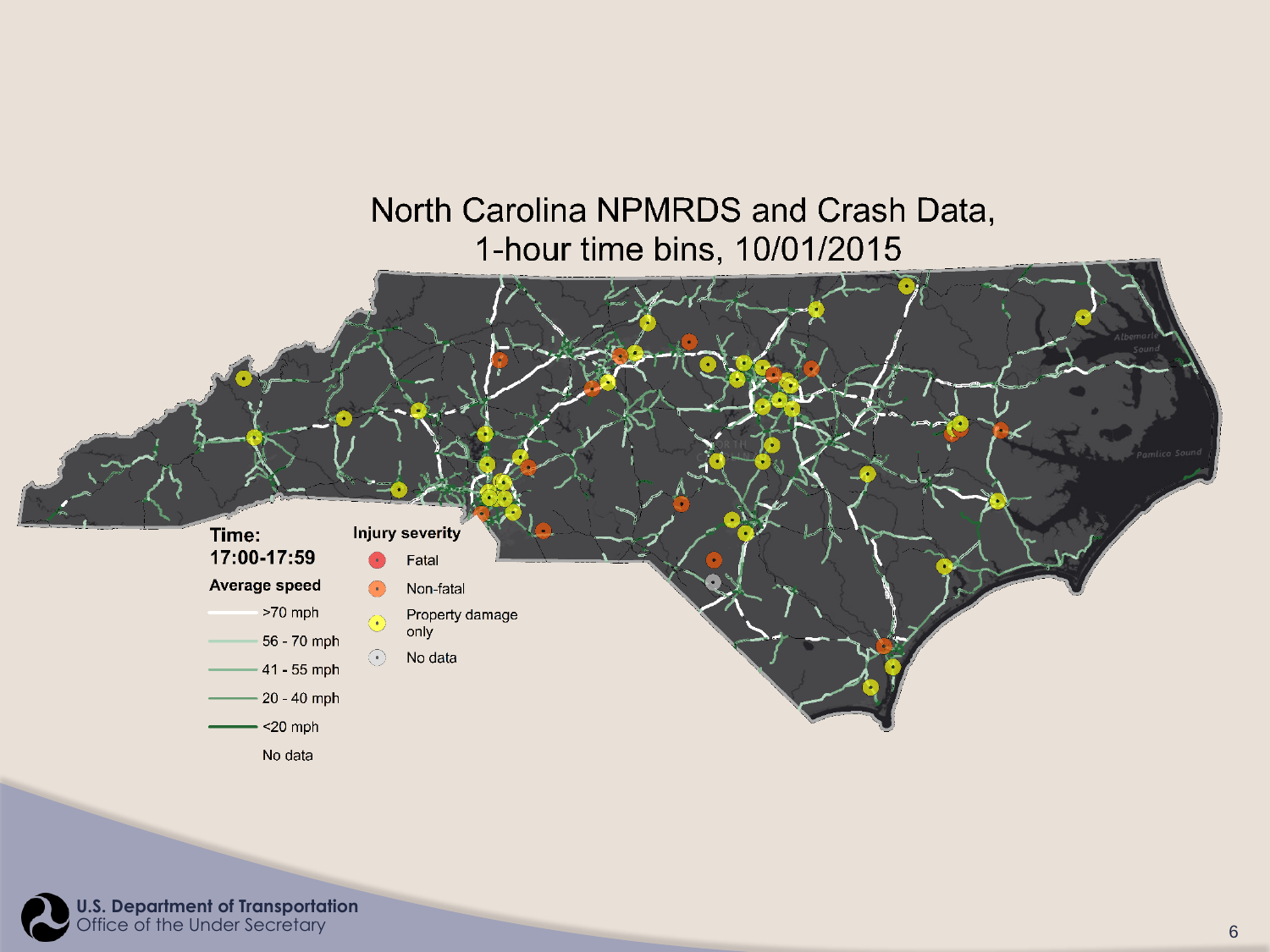#### North Carolina NPMRDS and Crash Data, 1-hour time bins, 10/01/2015



**U.S. Department of Transportation**  Office of the Under Secretary